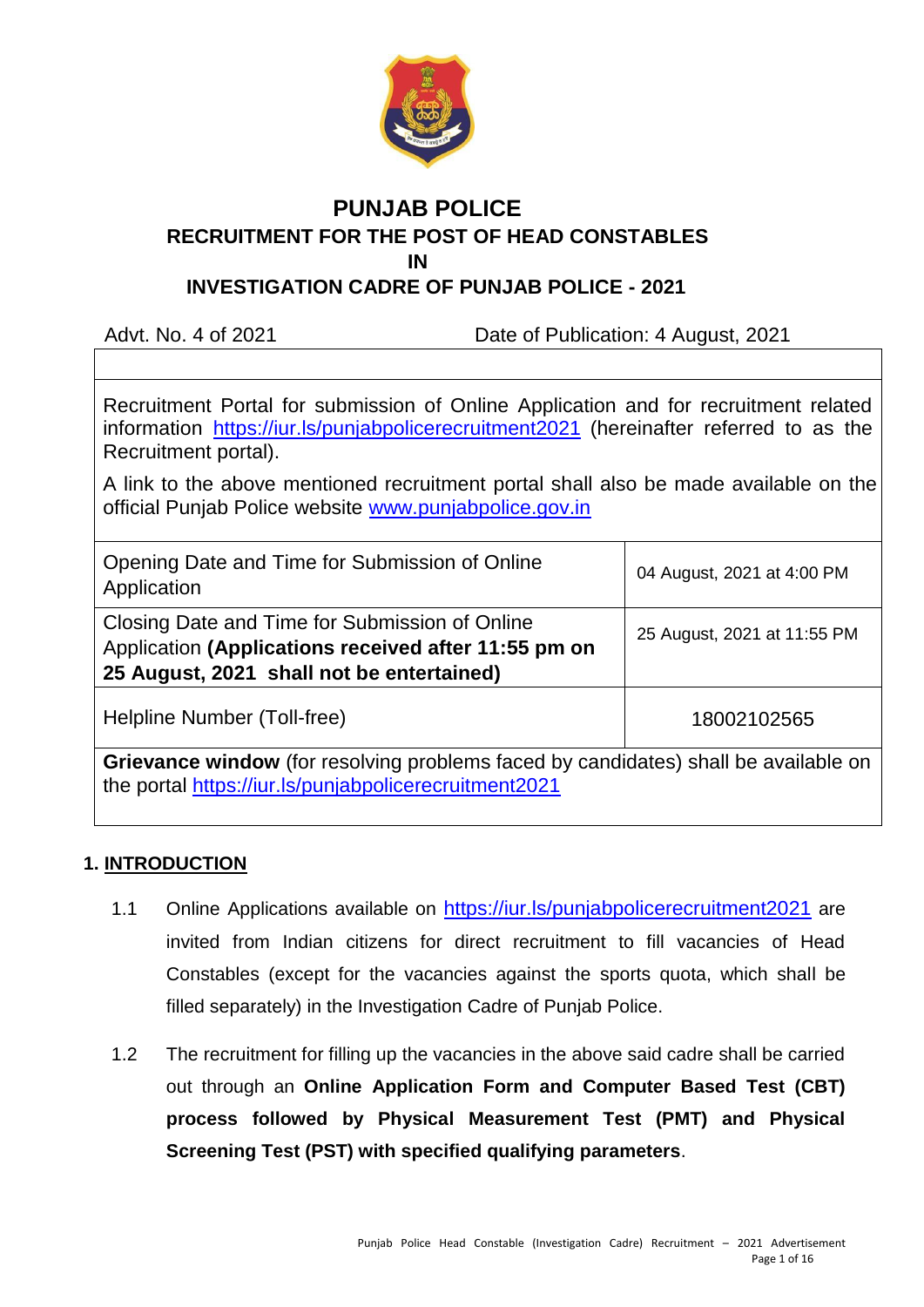## **2. POSTING/DEPLOYMENT**

- (a) Recruited candidate(s) can be posted/deployed anywhere in Punjab, India or abroad.
- (b) Since some of the vacancies of Head Constables are based in the State Headquarters in Chandigarh/SAS Nagar, newly recruited Head Constables should be ready to be posted and serve in Chandigarh/SAS Nagar.
- (c) All candidates are informed that as per Section 4(b) of the Punjab Police Act, 2007, transfer of a member from one cadre to another cadre shall not be allowed.
- (d) All newly recruited Head Constables shall be subject to various Rules, policies and instructions issued/laid down by the Punjab Government/Punjab Police from time to time, as regards members/officials of various cadres of Punjab police with aim to ensure efficiency, transparency, fair dealing, accountability in public dealing and police functioning including the:
	- (i) Initial Placement/Range/District Allocation
	- (ii) Posting and Transfer Policy and
	- (iii) Tenure Policy

## **3. TENTATIVE VACANCIES OF HEAD CONSTABLES IN THE INVESTIGATION CADRE OF PUNJAB POLICE**

| <b>3.1 INVESTIGATION CADRE -</b> | Total vacancies of Head Constables - 811 |       |
|----------------------------------|------------------------------------------|-------|
|                                  | Posts reserved for sportspersons         | - 24  |
|                                  | <b>Balance</b>                           | - 787 |

| Category                                      | Category-<br>wise total<br>number of<br>vacancies | <b>Category-wise</b><br>number<br>of vacancies reserved<br>for women (out of the<br>total given in column ii ) |
|-----------------------------------------------|---------------------------------------------------|----------------------------------------------------------------------------------------------------------------|
| (i)                                           | (ii)                                              | (iii)                                                                                                          |
| General/Open/Unreserved                       | 332                                               | 94                                                                                                             |
| Scheduled Castes Balmiki/Mazhbi Sikhs, Punjab | 82                                                | 33                                                                                                             |
| Scheduled Castes Ramdasia & Others, Punjab    | 81                                                | 32                                                                                                             |
| Backward Classes, Punjab                      | 81                                                | 33                                                                                                             |
| Economically Weaker Sections, Punjab(EWS)     | 81                                                | 25                                                                                                             |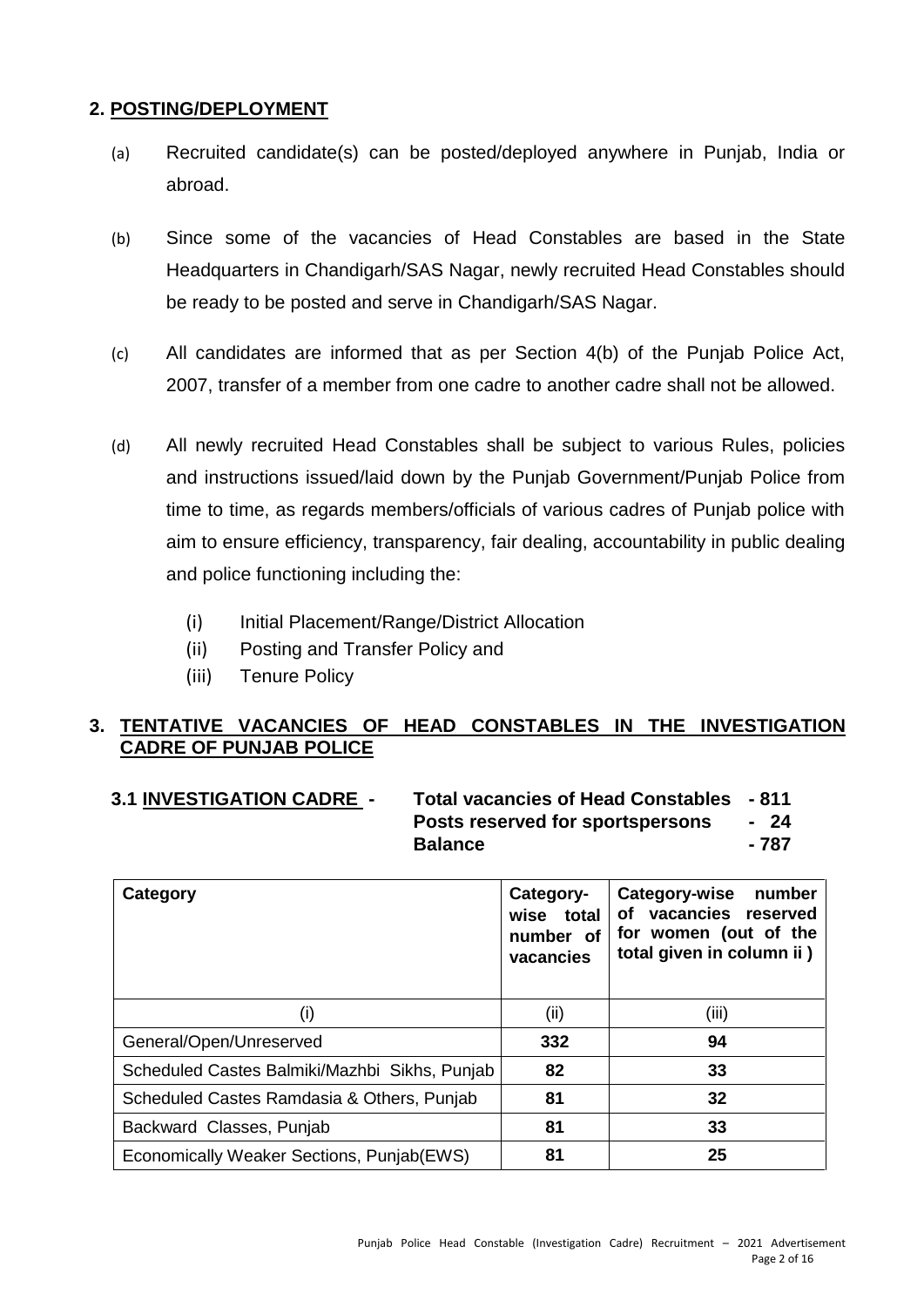| Ex-Serviceman (General), Punjab                                     | 57  | 33  |
|---------------------------------------------------------------------|-----|-----|
| Ex-Serviceman<br>Scheduled<br>Castes<br>Balmiki/Mazhbi Sikh, Punjab | 16  | 00  |
| Ex-Serviceman Scheduled Castes Ramdasia &<br>Others, Punjab         | 16  | 00  |
| Ex-Serviceman Backward Classes, Punjab                              | 16  | 00  |
| Wards of Freedom Fighter, Punjab                                    | 08  | 02  |
| <b>Wards of Police Personnel</b>                                    | 17  | 05  |
| <b>Total</b>                                                        | 787 | 257 |

- **Note 1:** The number of posts may be increased or decreased by the Punjab Government/Punjab Police at any time before the completion of the recruitment process, without giving any prior notice to the candidates.
- **Note 2:** The reservation for Scheduled Castes and Backward Classes shall be strictly implemented in accordance with the Punjab Scheduled Castes and Backward Classes (Reservation in Services) Act, 2006, as amended from time to time and the existing instructions of the Punjab government.
- **Note 3:** The reservation for Ex-serviceman/ wife or dependent child of an Exserviceman/ grandchild of a Gallantry Award Winner shall be implemented in accordance with the Punjab Recruitment of Ex-Servicemen Rules, 1982, as amended from time-to time and the existing instructions of the Punjab Government.
- **Note 4:** Central Armed Police Forces (BSF, CRPF, ITBP, CISF, SSB etc.) are not eligible to be considered for recruitment under the Ex-Servicemen category.
- **Note 5:** The reservation for Economically Weaker Sections (EWS) shall be implemented strictly in accordance with the Punjab Govt. Department of Social Justice, Empowerment and Minorities (Reservation Cell) instructions issued vide Letter no. 1/3/2019-RC1/700 dated 30.10.2020
- **Note 6:** The reservation for women shall be implemented in accordance with the instructions of Punjab Department of Social Security, Women and Child Development (Social Security Branch) notification no. G.S.R.87/Const/Arts 309 and 15/2020 dated 21.10.2020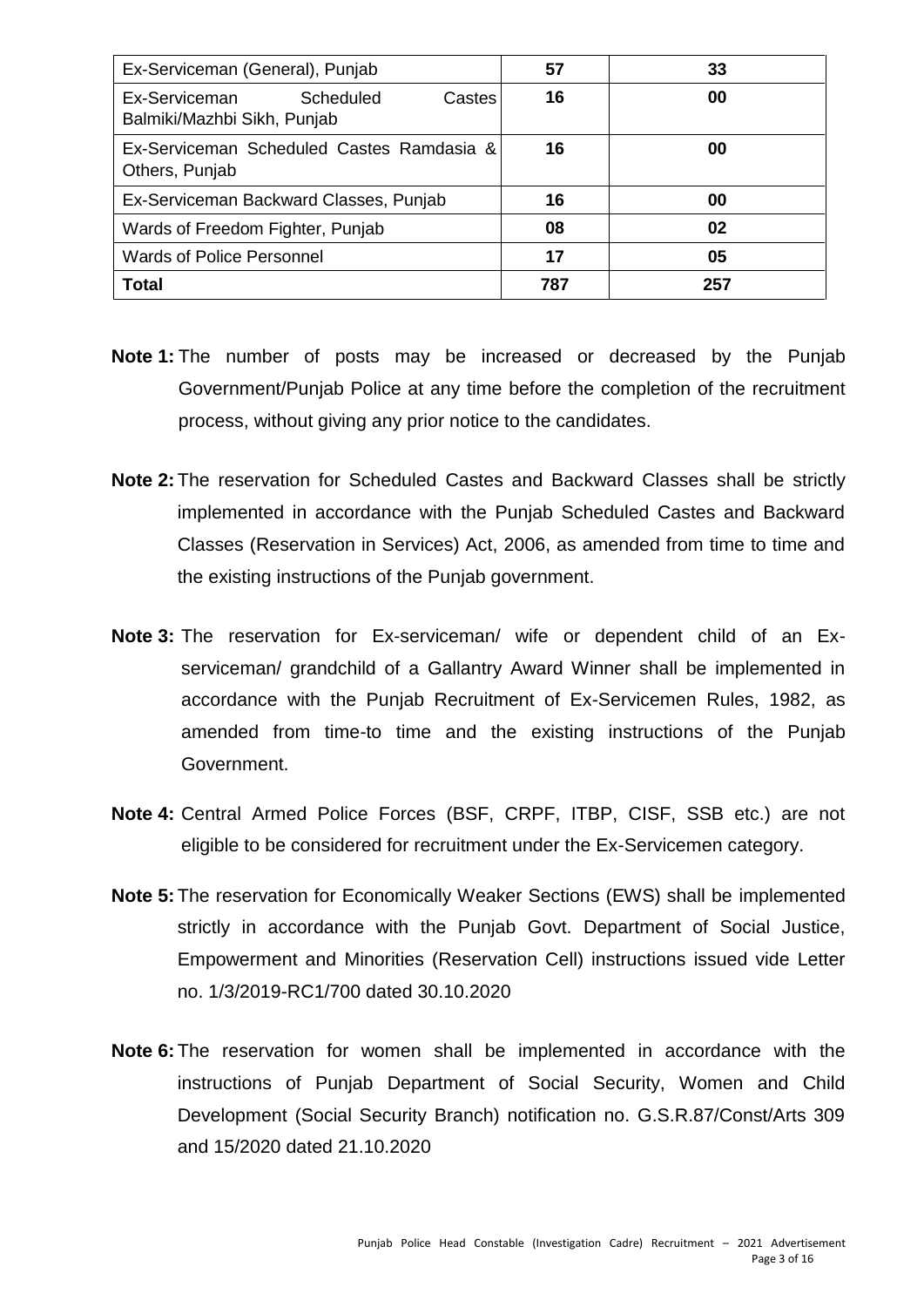- **Note 7:** The reservation for wards of Freedom Fighters shall be implemented in accordance with the instructions issued by Punjab government from time to time.
- **Note 8:** The reservation of 2% posts in Direct Recruitment for the wards of deserving policemen shall be implemented in accordance with the instructions issued by Punjab government vide memo No. 1(211)94-2H(1)/10176 dated 11.06.96, whereby wards/dependents of Punjab Police personnel who have suffered casualties /permanent disability on account of action against terrorists or who have been awarded President's Police Medal for Gallantry or Police Medal for Gallantry for showing bravery in action, or who have been in the forefront of the fight against terrorism, shall be eligible.

### **4. PAY SCALE**

The pay for the post of Head Constable has been fixed at Rs 25,500/- (minimum pay admissible) at Level 4 of  $7<sup>th</sup>$  CPC/Pay Matrix on the recommendations of in-house committee of Finance Department, vide its Letter No. FD-FP-10MISC/87/2020-2FP1 dated 29.12.2020 subject to the following conditions:-

- i. As per the instructions issued by the Department of Finance, Government of Punjab vide Notification No. 7/204/2015-4FP1/66 dated 15.01.2015 and No. 7/204/2015-4FP1/853793 dated 04.10.2016, during the probation period of 3 years, only minimum pay admissible will be paid and there will be no entitlement of annual increment and any other allowances except travelling allowance.
- ii. Except minimum pay admissible, the decision regarding allowances will be taken later.
- iii. On receipt of the Report of  $6<sup>th</sup>$  Pay Commission, there will be no revision in this pay matrix.

#### **5. ESSENTIAL ELIGIBILITY REQUIREMENTS FOR CANDIDATES**

#### **5.1 Nationality**

The candidate should be a **citizen of India**. She/he should not have obtained the citizenship/permanent residency/green card of any other country.

## **5.2 Age**

Eligibility criteria regarding age shall be as follows: **Minimum age** as on 1 January, 2021- 21 years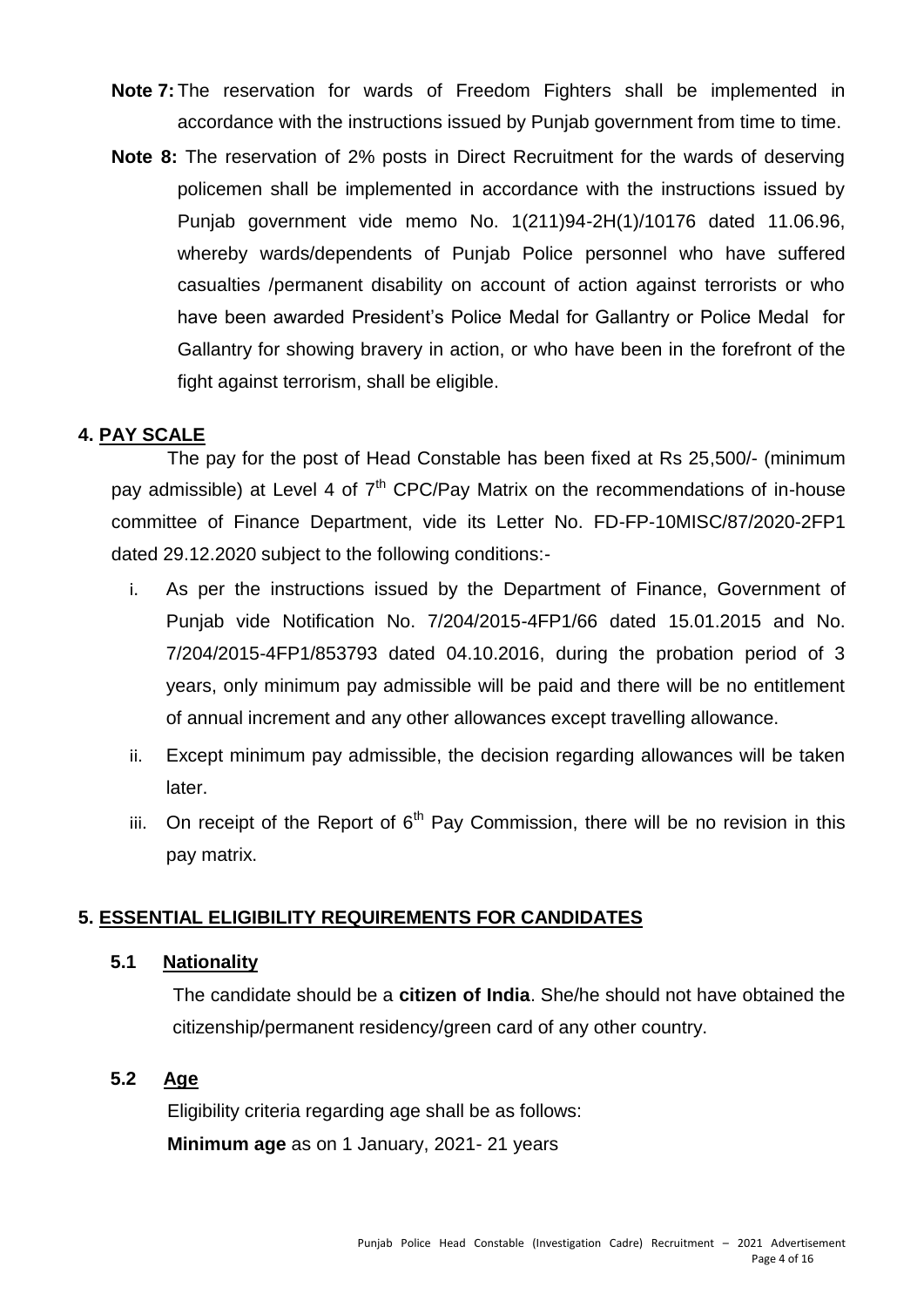**Maximum age** as on 1 January, 2021 - 28 years. Relaxation in age shall, however, be applicable as mentioned below:

- i. Relaxation upto five (5) years in the prescribed upper age limit has been granted to the candidates belonging to the Scheduled Castes and Backward Classes, who are residents of Punjab. As such, maximum age for such candidates shall be 33 years as on 1 January, 2021.
- ii. Ex-servicemen, who are residents of Punjab, shall be allowed to deduct the period of his/her service in the Armed Forces of the Union from his actual age, and if the resultant age does not exceed the maximum age limit prescribed for direct appointment to such a vacancy in the Service Rules concerned by more than three (3) years, she/he shall be deemed to satisfy the conditions regarding age limit.
- iii. Relaxation upto five (5) years in the prescribed upper age limit has been granted to candidates, who are serving regular employees of Punjab Government or of other State or Central Government. As such, maximum age for such candidates shall be 33 years as on 1 January, 2021.

### **5.3 Educational Qualifications**

### **5.3.1**

| S. No.   Name of the<br>post                      | Minimum educational qualifications for eligibility                                |
|---------------------------------------------------|-----------------------------------------------------------------------------------|
| <b>Head Constable</b><br>(Investigation<br>Cadre) | Candidate should be a graduate from a recognized<br>university, or its equivalent |

**Note 1:** Candidates must have attained the above mentioned educational qualifications on or before the closing date for submission of online applications for this recruitment.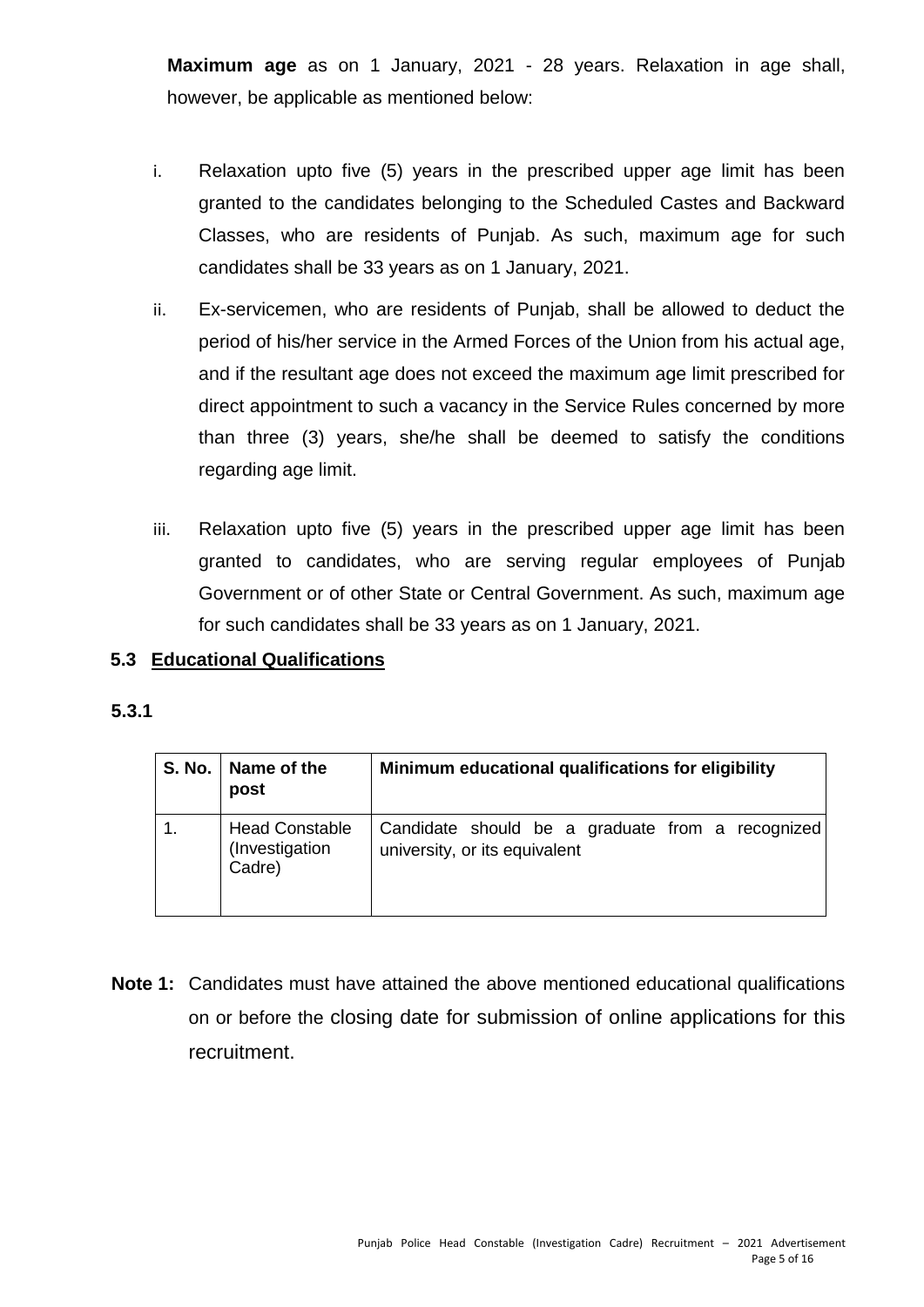## **5.3.2 Mandatory Qualification**

- a) Candidates must have passed Matriculation examination with Punjabi as one of the compulsory or elective subjects, or any other equivalent examination in Punjabi language as specified by the Punjab Govt. from time to time.
- b) Provided that where a ward of Defence Service Personnel, who is a *bonafide* resident of Punjab state, is appointed by direct appointment, he shall have to pass an examination of Punjabi language equivalent to Matriculation Standard or he shall have to qualify a test conducted by the Language Wing of the Department of Education of the Punjab Government within a period of two years from the date of his appointment.
- c) A candidate has to upload the certificates regarding educational qualifications and reservation, if any, along with the application form.

## **5.4 Physical Standards**

Candidates applying for vacancies in Investigation Cadre shall meet the physical standards of height as mentioned below :-

| <b>Cadre</b>               |                         | Minimum Height required         |
|----------------------------|-------------------------|---------------------------------|
|                            | <b>Male</b>             | Female                          |
| <b>Investigation Cadre</b> | 5' 5" (5 feet 5 inches) | $\vert$ 5' 1" (5 feet 1 inches) |

## **6. SELECTION PROCESS**

The selection process shall be a 2 (two) stage process consisting of the following Tests:

**Stage I:** Computer Based Test consisting of two (2) Multiple Choice Question Papers to be conducted on the same day.

## • **Stage II**:

- (i) Document Scrutiny
- (ii) Physical Measurement Test (PMT)
- (iii) Physical Screening Test (PST)
- **Note:** Both Physical Measurement Test and Physical Screening Test shall be qualifying in nature.

## **7. STAGE-1 COMPUTER BASED TEST**

The first stage of the selection process shall be the Computer Based Test consisting of two (2) Multiple Choice Question Papers**.** The Question Papers shall be bilingual viz. in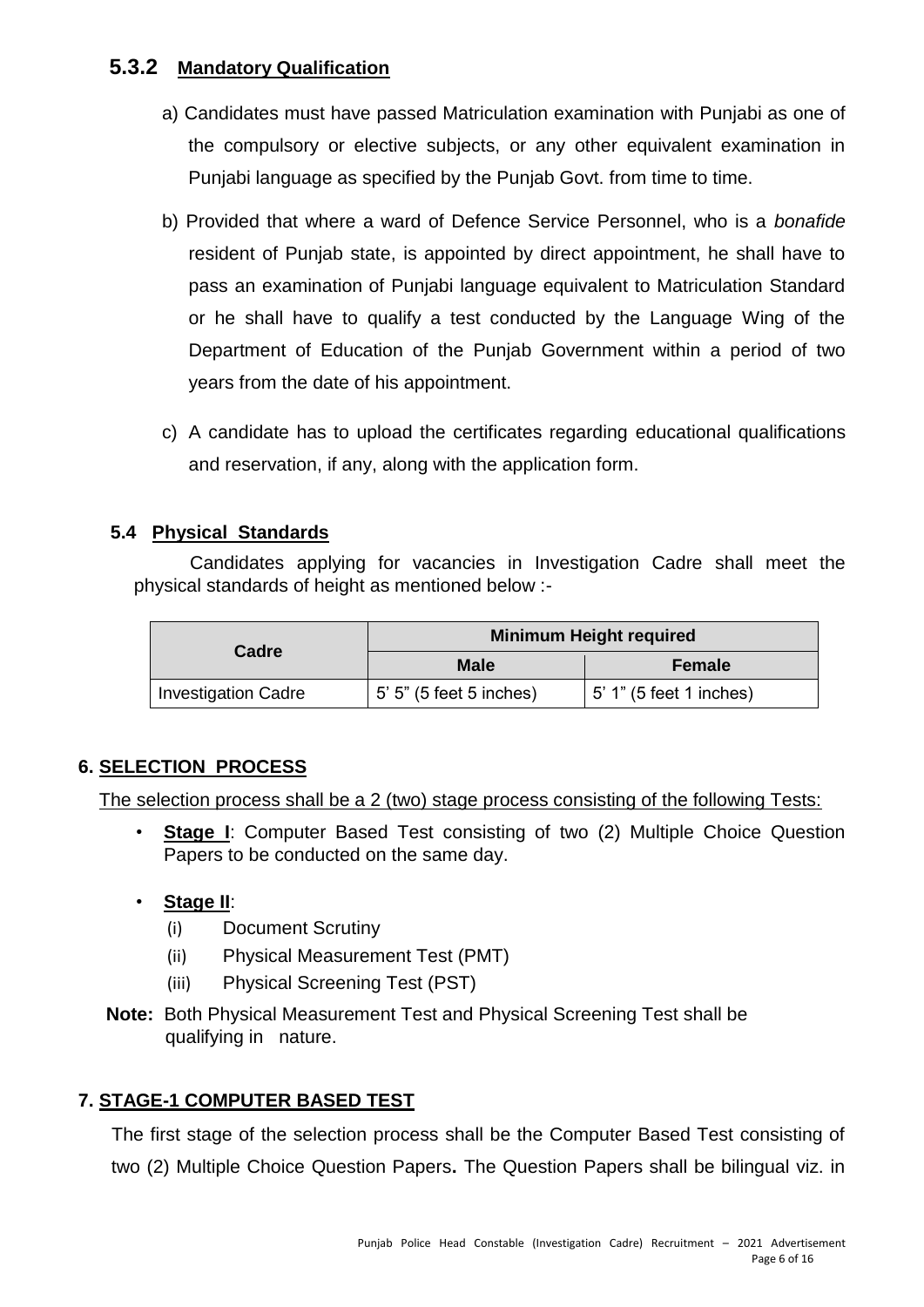Punjabi and English. In case of any ambiguity regarding any question or answer,options thereof, the interpretation drawn based on English version shall prevail.

|  |  | The syllabus for two papers and duration for written Computer Based Test is as under :- |
|--|--|-----------------------------------------------------------------------------------------|
|--|--|-----------------------------------------------------------------------------------------|

| Paper-1                                                                | <b>SYLLABUS</b>                                                                                                                                                                                                                                                                                                                                                                | Number of<br><b>Questions</b> |
|------------------------------------------------------------------------|--------------------------------------------------------------------------------------------------------------------------------------------------------------------------------------------------------------------------------------------------------------------------------------------------------------------------------------------------------------------------------|-------------------------------|
|                                                                        | a)<br><b>General Awareness</b><br>Indian Constitution and its features, Central and State<br>Legislature, Executive & Local Government Institutions,<br>Judicial Institutions, History & Culture of Punjab, Science<br>& Technology, Indian Economy& Agriculture, Geography<br>of India, Current Affairs (National and International)<br>including current legal developments. | 50                            |
| <b>Total Duration</b><br>2 hours<br>Total number of<br>questions - 100 | b)<br><b>Quantitative Aptitude &amp; Numerical Skills</b><br>Numbers & their relations, Simplification, Decimals and<br>Fractions, Ratios and Proportions, Percentage, Average<br>(Mean, Mode, Median), Profit & Loss, Simple Interest,<br>Time and Work, Speed, Time and Distance.                                                                                            | 30                            |
| Maximum<br>marks-400                                                   | <b>Punjabi Language</b><br>c)<br>Punjabi Language skills including Sentence Completion<br>Structuring, Error Detection, Vocabulary<br>and<br>(Synonyms/Antonyms, One Word Substitution etc.),<br>Reading Comprehension/Passage, Translation<br>from<br>English to Punjabi, Precis Skills, Fill in the blanks, Idioms<br>& Phrases.                                             | 20                            |

| Paper-2                                                                     | <b>Syllabus</b>                                                                                                                                                                                                                                                                                                  | <b>Number</b><br>Ωf<br>questions |
|-----------------------------------------------------------------------------|------------------------------------------------------------------------------------------------------------------------------------------------------------------------------------------------------------------------------------------------------------------------------------------------------------------|----------------------------------|
| <b>Total Duration 2</b>                                                     | a) Logical & Analytical Reasoning<br>Statements &<br>Conclusions, Number<br>and<br>Sequencing, Missing number, Pattern Completion, Order<br>and Ranking, Direction and Distances, Puzzles, Calendars,<br>Relationship Problems, Coding & De-coding, Verbal<br>Reasoning, Non-Verbal Reasoning & Legal Reasoning. | 50                               |
| hours<br>Total number of<br>questions $-100$<br><b>Maximum</b><br>marks-400 | b) Digital Literacy & Computer Awareness<br>Fundamentals of Computers, E-mail Communication Basics,<br>Computer Hardware, MS Office (Word, Excel & Power<br>Point), Internet & Worldwide web, Social Media Platforms,<br>Web Search engines, Mobile Phones (basic conceptual<br>knowledge).                      | 30                               |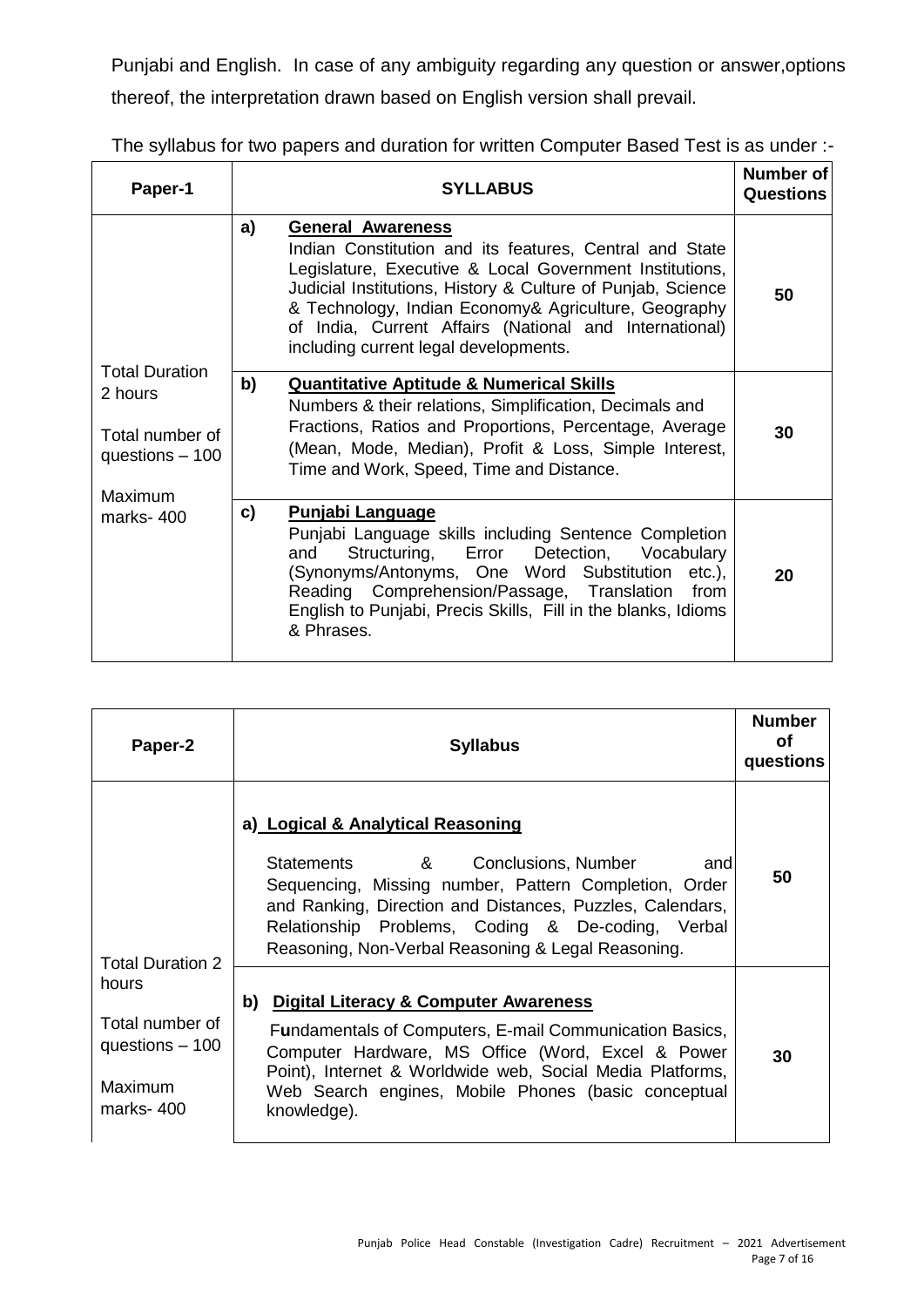| <b>English Language</b><br>C)<br>English Language skills, including Sentence Completion<br>and Structuring, Error Detection, Vocabulary                        | 20 |
|----------------------------------------------------------------------------------------------------------------------------------------------------------------|----|
| (Synonyms/Antonyms, One Word Substitution, etc.),<br>Reading Comprehension/Passage, Translation from<br>Punjabi to English, Precis Skills, Fill in the blanks. |    |

- **Note 1:** Computer Based Test/Examination is a format for the Written Test, where the candidates would be required to attempt the question papers on a computer. Therefore, the participating candidates should note that the examination would be conducted on different dates for different sets of candidates.
- **Note 2:** Each candidate shall be issued an Admit Card indicating the specific date, time and venue for candidate's computer based tests. The candidate is required to download the Admit Card and bring a hard copy (printout) of the same, alongwith a prescribed Photo Identity Proof (Indian Driving License, PAN Card, Voter Identity Card, Indian Passport, Adhar Card), for entry to the venue of the Computer Based Test.

## **7.1 Negative Marking**

Negative marking for incorrect answer shall be to the tune of 25% of the marks assigned to a question i.e. 1 mark.

## **7.2 Normalization**

As computer based tests would be conducted on different dates, with different sets of questions, for different sets of participants, normalization of scores shall be carried out using the Mean Standard Deviation method using the following formula:

Normalization mark of 
$$
j^{th}
$$
 candidate in the  $i^{th}$  Shift

\nis given by

\n
$$
= \frac{-}{-} \qquad - \qquad +
$$

= is the actual marks obtained by the  $i<sup>th</sup>$  candidate in  $i<sup>th</sup>$  shift.

 $=$  is the average marks of the top 0.1% of the candidates considering all shifts (number of candidates will be rounded-up).

 $=$  is the sum of mean and standard deviation marks of the candidates in the paper considering all shifts.

 $=$  is the average marks of the top 0.1% of the candidates in the i<sup>th</sup> shift (number of candidates will be rounded-up).

 $=$  is the sum of mean marks and standard deviation of the i<sup>th</sup> shift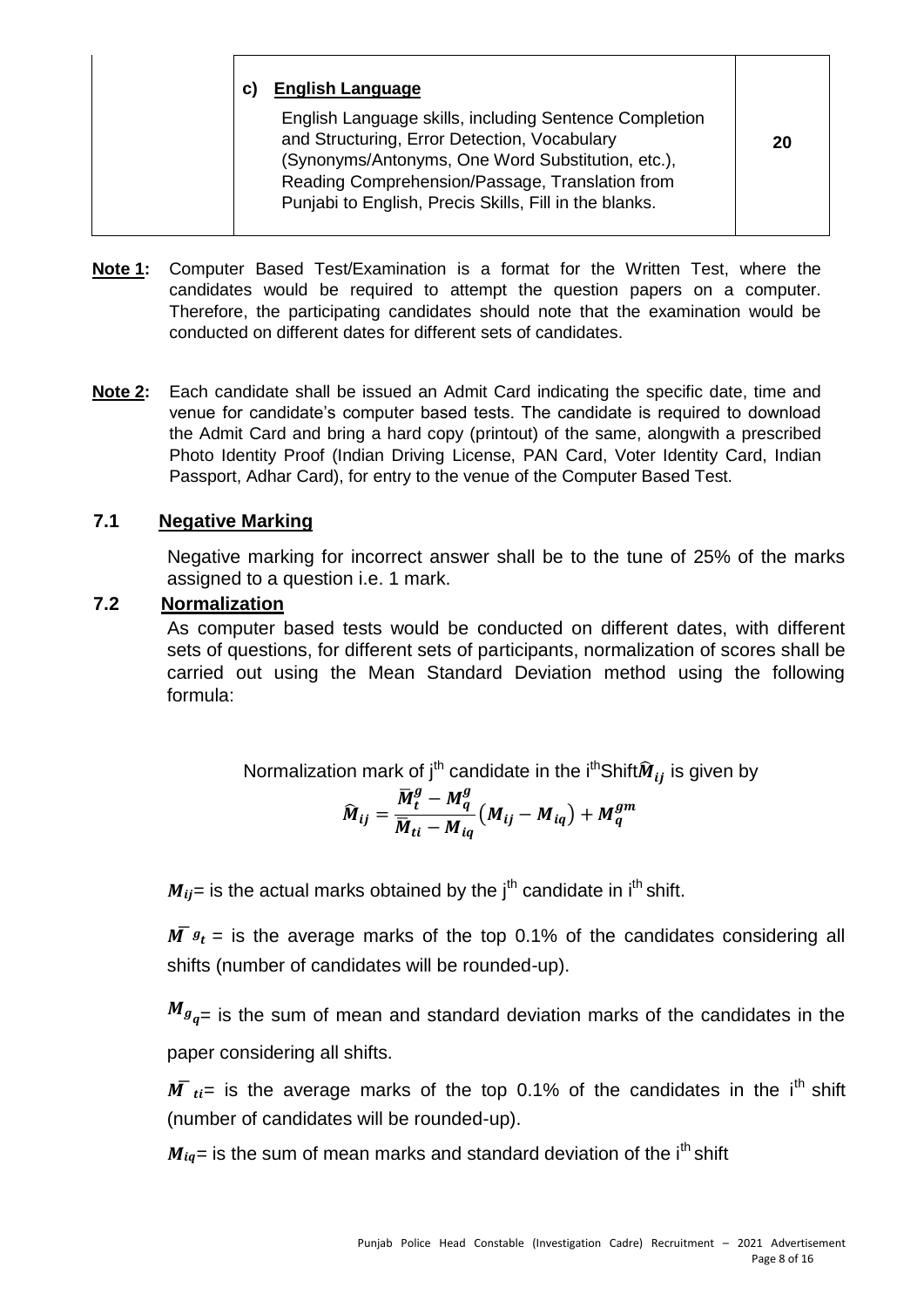$=$  is the sum of the mean marks of candidates in the shift having maximum

mean and standard deviation of marks of candidates in the examination considering all shifts.

Calculation of marks will be upto 5 places of decimal

## **7.3 Minimum Marks**

After normalization is carried out in the abovementioned manner, candidates belonging to Scheduled caste, Backward class, Economically Weaker Section and Ex-servicemen categories shall be required to score a minimum of 25**%** marks and candidates belonging to other categories shall be required to score a minimum of 30**%** marks, in each of the individual papers, to be eligible to be considered for the next stage of the selection process.

## **7.4 Answer Key and Seeking of Objections**

Upon completion of the last session of the Computer Based Test process, the Answer Key shall be provided to the candidates on the Recruitment Portal. Candidates will be given 48 hours to raise objections to the Answer Key. A nominal fee of rupees 50/- shall be charged per objection. The fee shall be refunded, if the objection is sustained.

## **7.5 Alerts to Candidates**

It shall be the responsibility of the candidates to keep themselves abreast of the updates with respect to the process and stage of the selection process by frequently checking the recruitment portal for updates. No individual communication shall be made with the candidates. However, candidates shall be informed at various stages of the selection process, by SMS/ email. The alerts are just an additional facilitation provided to the candidates. The department shall not be responsible for non-receipt of an alert due to any reason whatsoever.

The candidates are advised to disable 'Do Not Disturb' (DND) service on their mobile phones to enable timely receipt of SMS alerts.

### **STAGE-2**

## **8. DOCUMENT SCRUTINY, PHYSICAL MEASUREMENT TEST AND PHYSICAL SCREENINGTEST**

Sufficient number of candidates would be shortlisted and called for Stage 2, on the basis of merit determined by the aggregate/cumulative marks obtained in the two Papers of the Computer Based Test following normalization and after factoring in reservation for various categories. Stage 2 of the selection process consisting of Document Scrutiny, Physical Measurement Test and Physical Screening Test shall be conducted at designated place(s), date(s) and time.

### **8.1 Schedule for Stage 2 Tests**

The schedule for Document Scrutiny, Physical Measurement Test (PMT) and Physical Screening Test (PST) shall be uploaded on Recruitment Portal. Separate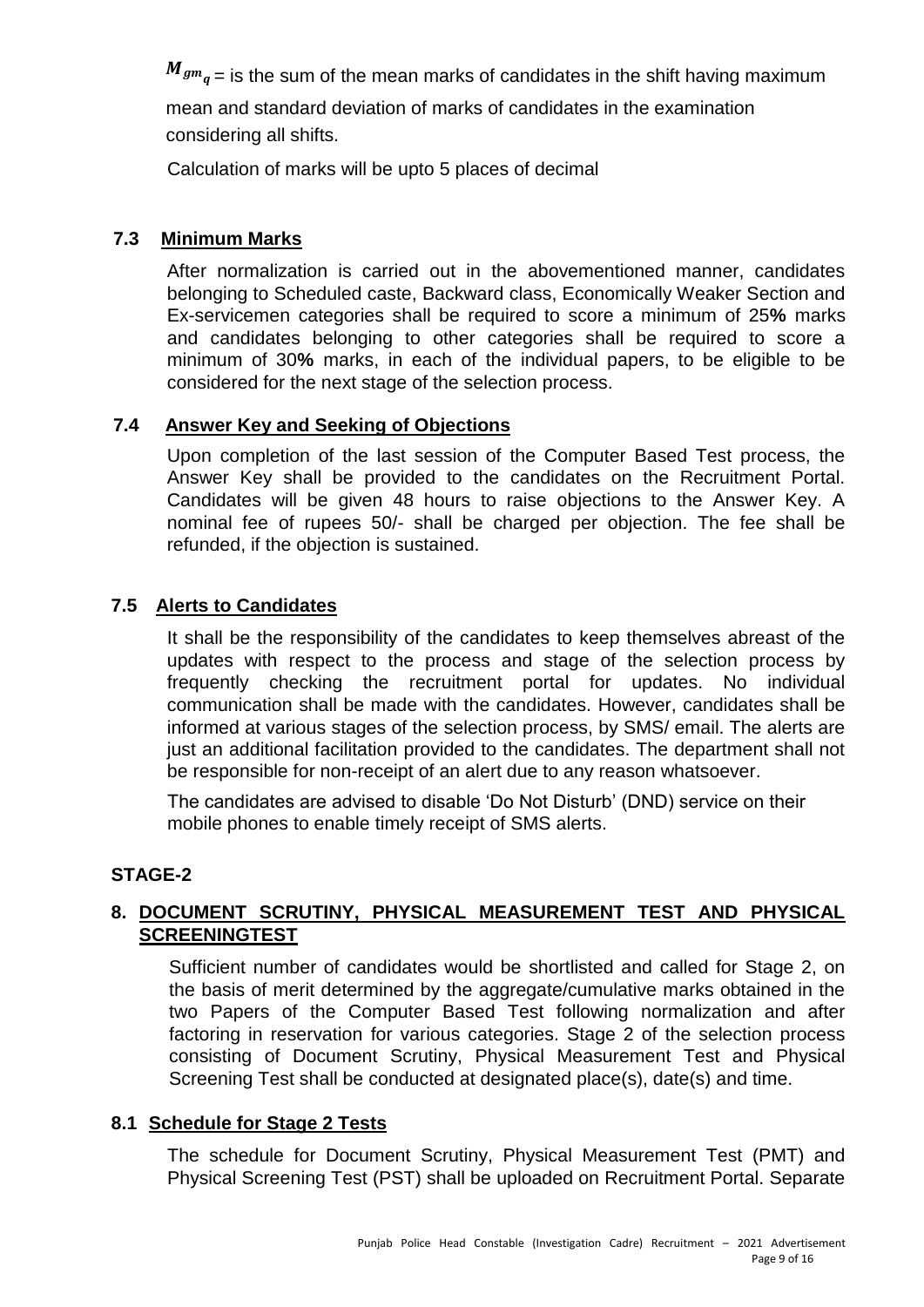Admit Card, indicating the date(s), time and venue(s), shall be issued for Stage 2 tests. The candidate is required to download the Admit card and bring a hard copy (print out) of the same, along with an identity proof, for entry to the venue of the Stage 2.

## **8.2 Document Scrutiny**

Candidates called for Stage 2 of the selection process would be required to report for document scrutiny on the designated date(s) and time at the place mentioned in the Admit Card. Details of the same would be uploaded on the Recruitment Portal. Candidates shall be required to bring the following certificates in original along with one self-attested copy of each document:

- a) Matriculation certificate for proof of age.
- b) Graduation degree or equivalent.
- c) Proof of having passed Punjabi at Matriculation level or equivalent.
- d) Certificate, issued by the Competent Authority, to support claim for reserved category, if any.
- e) No Objection Certificate (NOC) from the Head of Department/Office concerned, in case of candidates, who are serving government employees.
- **Note:** The candidates, whose documents uploaded with the Application Form match with the original presented on the spot during document scrutiny, shall be eligible to undergo the Physical Measurement Test (PMT). In case the documents do not match with the original or a candidate is unable to produce original certificates, the candidature shall be cancelled and may render the candidate liable for legal action.

## **8.3 Physical Measurement Test**

The candidates, who are found to be of or above the requisite minimum height, as mentioned in Para 5.4 above, shall be eligible for the Physical Screening Test (PST).

### **8.4 Physical Screening Test**

The **Physical Screening Test (PST)** shall be **qualifying in nature**, and shall comprise of the following events:

| <b>Candidate</b>                                                                     | <b>Events in the Physical Screening Test</b>                               |  |
|--------------------------------------------------------------------------------------|----------------------------------------------------------------------------|--|
| <b>For Male Candidates (except</b><br><b>Ex-Servicemen of and above</b><br>35 years) | (a) 800 meters run to be completed in 4:00 minutes<br>(only one chance)    |  |
|                                                                                      | (b) Long Jump 2.75 meters (3 chances)                                      |  |
|                                                                                      | (c) High Jump 0.90 meters (3 chances)                                      |  |
| <b>For Ex-Servicemen Male</b><br><b>Candidates (35 years and</b><br>above)           | (a) 800 meters run/walk to be completed in 06 minutes<br>(only one chance) |  |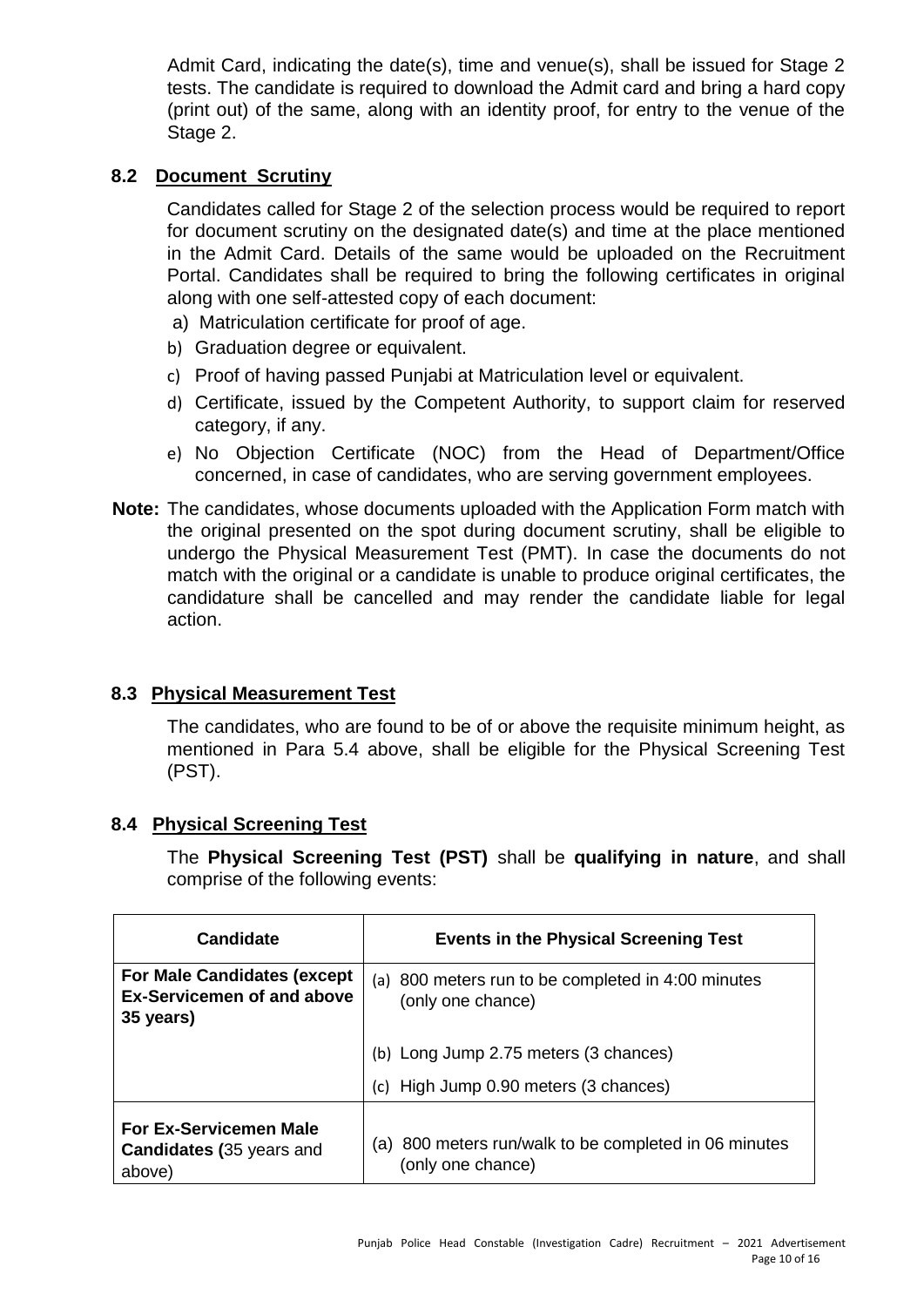| <b>For Female Candidates</b> | 400 meters run to be completed in 2:00 minutes (only<br>a)<br>one chance) |
|------------------------------|---------------------------------------------------------------------------|
|                              | Long Jump 1.80 meters (3 chances)<br>(b)                                  |
|                              | High Jump 0.75 meters (3 chances)<br>(c)                                  |

- **Note1**: Candidates shall be required to qualify all the events for the particular category to which she/he belongs. Failure to qualify any one event for that particular category shall disqualify the candidate.
- **Note2**: Physical Measurement standards and events for Physical Screening Test with respect to the wife or dependent child of an Ex-Serviceman or grandchild of gallantry award winner shall be same as that for candidates, who are not exservicemen.
- **Note 3:** Candidates may note that random testing may be undertaken to rule out the use of performance enhancing drugs. Candidates randomly selected for such test(s) shall have to provide the required biological sample as instructed. Refusal to provide such biological sample shall disqualify a candidate and make him/her ineligible for selection.

## **8.5 Appeals Relating To Physical Measurement Test and Physical Screening Test**

Candidates may appeal against the result of the Physical Measurement Test and/or Physical Screening Test, if they so desire, to the Chairperson of the Central Recruitment Board or the designated Appellate Authority present at the Physical Measurement Test and Physical Screening Test venue on that very day. The decision of the Chairperson or the designated Appellate Authority, as the case may be, shall be final and no further appeal or representation in this regard shall be entertained. The Chairperson, or the designated Appellate Authority, as the case may be, shall record the decision and the reasons thereof, in writing for each case of appeal separately.

### **9. SELECTION LIST(s)**

From amongst the candidates found successful in the Computer Based Test, PMT and PST selection lists of each category or candidates as per order of marks obtained in the Computer Based Test shall be prepared keeping in view the reservation policy.

### **10**. **MERIT LIST**

Merit list shall be prepared, keeping in view the available vacancies after factoring in the prescribed reservations for the different categories, on the basis of marks obtained in the paper of the Computer Based Test following normalization who qualify the stage 2 of the selection process.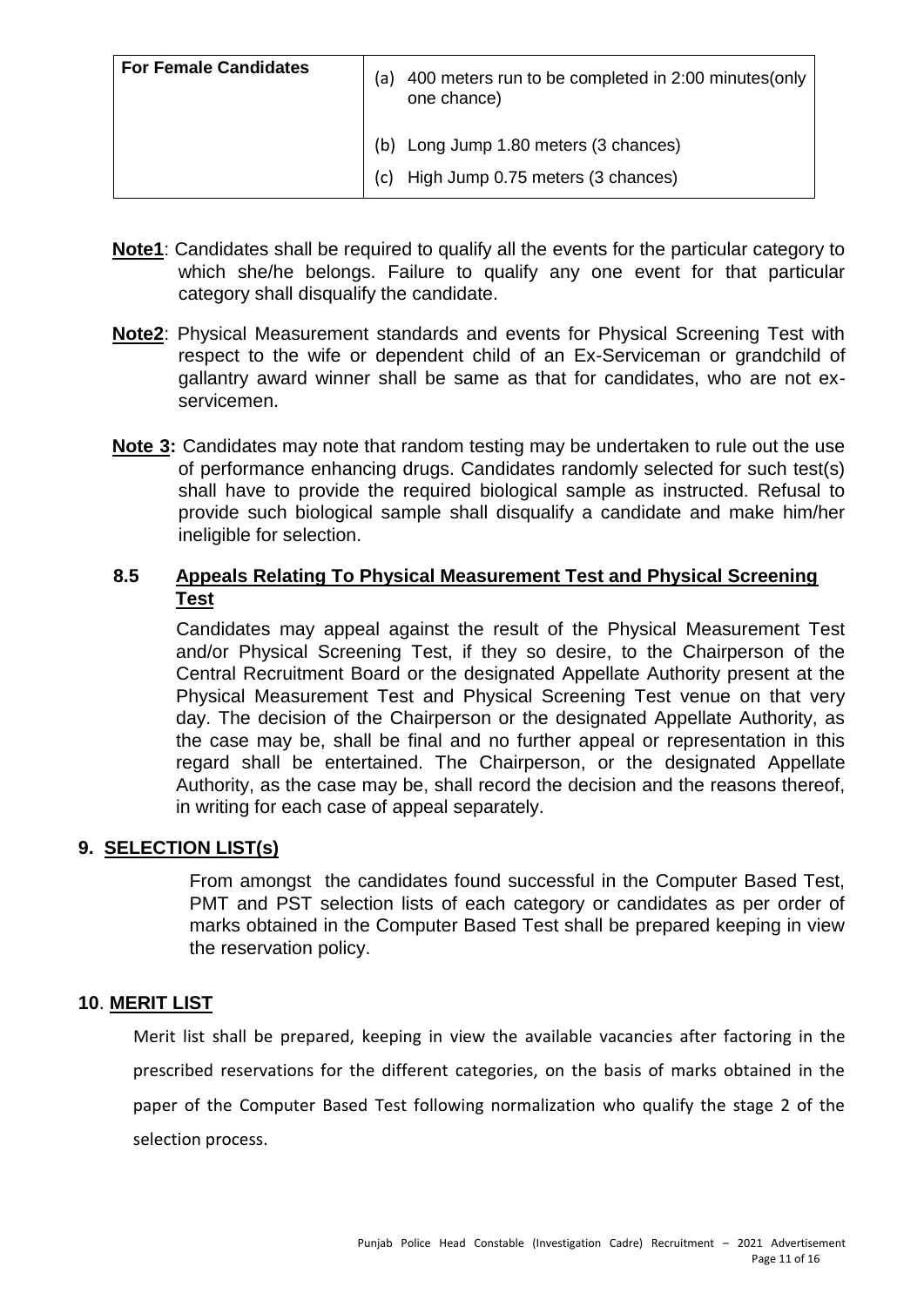- (a) In case of applicants scoring the same aggregate marks in the Computer Based Test, the Recruitment Board shall adopt the following criteria for inter-se merit:
	- i. The candidate senior in age shall be placed higher in the merit list.
	- ii. In the event of candidates scoring equal aggregate marks in the computer based tests and having same date of birth, the candidate scoring higher marks in Paper-1 shall be placed higher in the merit list.
	- iii. In the event of candidates scoring equal aggregate marks in the computer based tests and having same date of birth and having same marks in Paper-1, their relative merit shall be determined on the basis of the percentage of marks obtained in the matriculation examination.
- (b) There shall be no waiting list.

## **11. DECLARATION OF RESULT**

Final result of the selection process shall be uploaded on the Recruitment Portal and the Punjab Police official website [\(](http://www.punjabpolice.gov.in/)[www.punjabpolice.gov.in](http://www.punjabpolice.gov.in/)[\).](http://www.punjabpolice.gov.in/)

## **12. MEDICAL EXAMINATION, ANTECEDENT AND EDUCATIONAL QUALIFICATION DEGREE / CERTIFICATEVERIFICATION**

The selection of candidates shall be absolutely provisional, and it shall be subject to the following mandatory clearances:

### **12.1 Medical Examination**

- a) Before their enlistment in the Police Department, candidates shall be medically examined and certified physically fit for service by the Civil Surgeon/ Medical Board as per the provisions of Annexure # 12.16 of Punjab Police Rules, 1934.
- b) The Medical Examination shall also include a Substance Abuse Test (SAT).
- c) No relaxation whatsoever shall be granted in any of the prescribed parameters of Medical Examination under any circumstances.

### **12.2 Character and Antecedent Verification**

(a) The verification of character and antecedent of all the selected candidates shall be undertaken as laid down in the Punjab Police Act, 2007, Punjab Police Rules, 1934 and other relevant Rules and Govt. instructions in this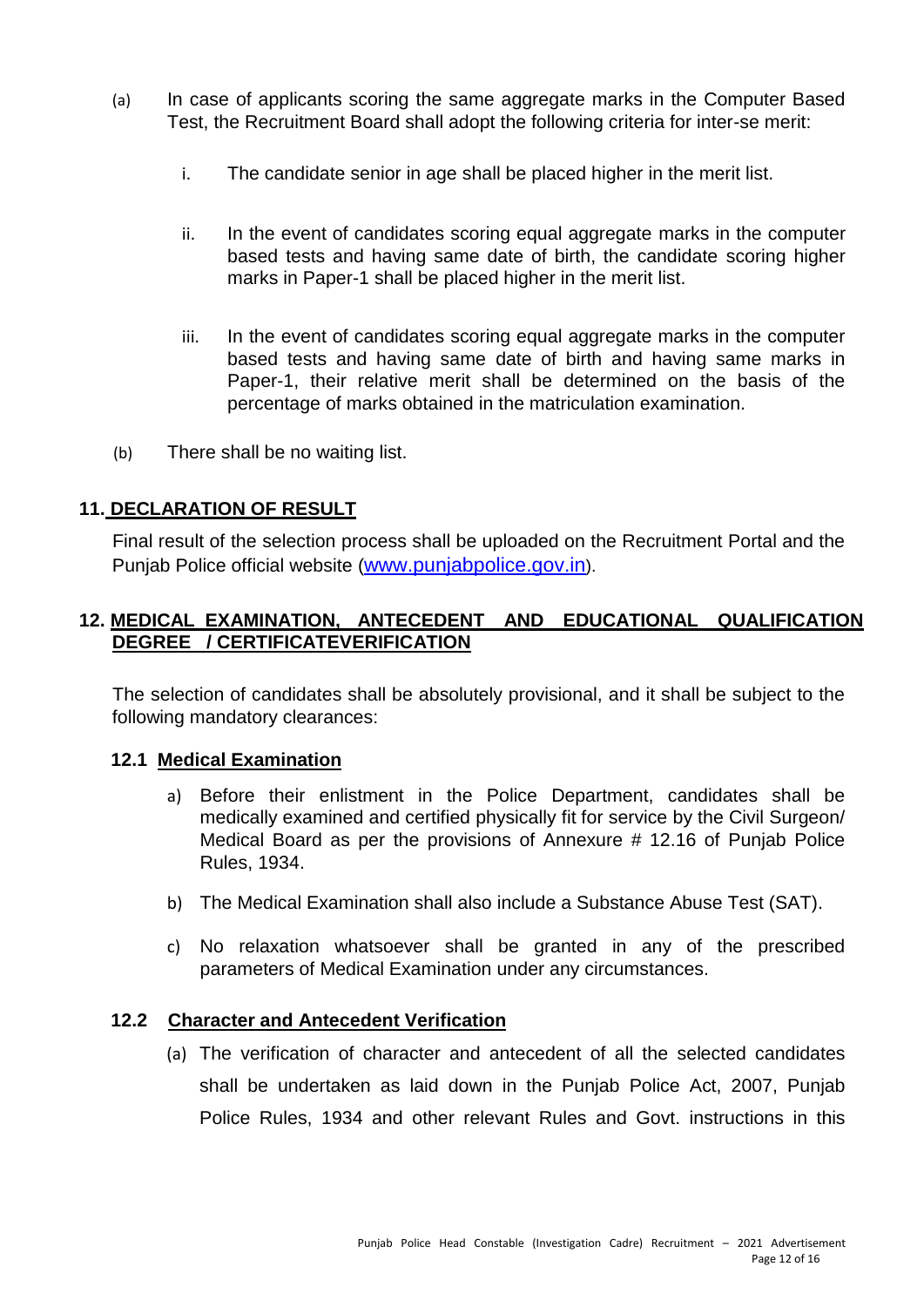regard by following the prescribed procedures, by the concerned appointing authority.

(b) The selection of the candidate shall be subject to the verification of his/her antecedents, and if anything adverse is found against the candidate during the verification, his/her candidature shall be summarily rejected and no claim, whatsoever, shall be entertained in this regard thereafter.

## **12.3 Verification of Certificates**

Educational qualification and other certificates shall be got verified from the concerned Universities/Institutions/Boards/Authorities. The candidature of the selected candidate shall be provisional till verification of such certificates/documents. Production of fake/forged educational qualification/other certificates shall lead to rejection of candidature and may also lead to legal action.

### **12.4 Joining and Probation**

The candidates selected, in the above-mentioned manner, shall be given an offer of appointment by the competent authority indicating the time-frame for joining. The selected candidates, after joining, shall be on Probation, in accordance with the Rules and instructions, as applicable. In case a vacancy remains unfilled, on account of any reason, the same shall be carried forward to the next recruitment.

### **13. APPLICATION FEE**

The fee applicable to candidates belonging to different categories shall be as follows:

| Category                                                                          | <b>Application Fee</b><br>(Rs) | <b>Examination Fee</b><br>(Rs) | Total<br>(Rs) |
|-----------------------------------------------------------------------------------|--------------------------------|--------------------------------|---------------|
| General                                                                           | 400                            | 600                            | 1000          |
| Punjab<br>Ex-Servicemen(ESM) of<br>State only/Lineal Descendants of<br><b>ESM</b> | 400                            | 0                              | 400           |
| SC/ST of all States and Backward<br>Classes of Punjab State only                  | 400                            | 150                            | 550           |
| <b>Economically Weaker</b><br>Sections(EWS)                                       | 400                            | 150                            | 550           |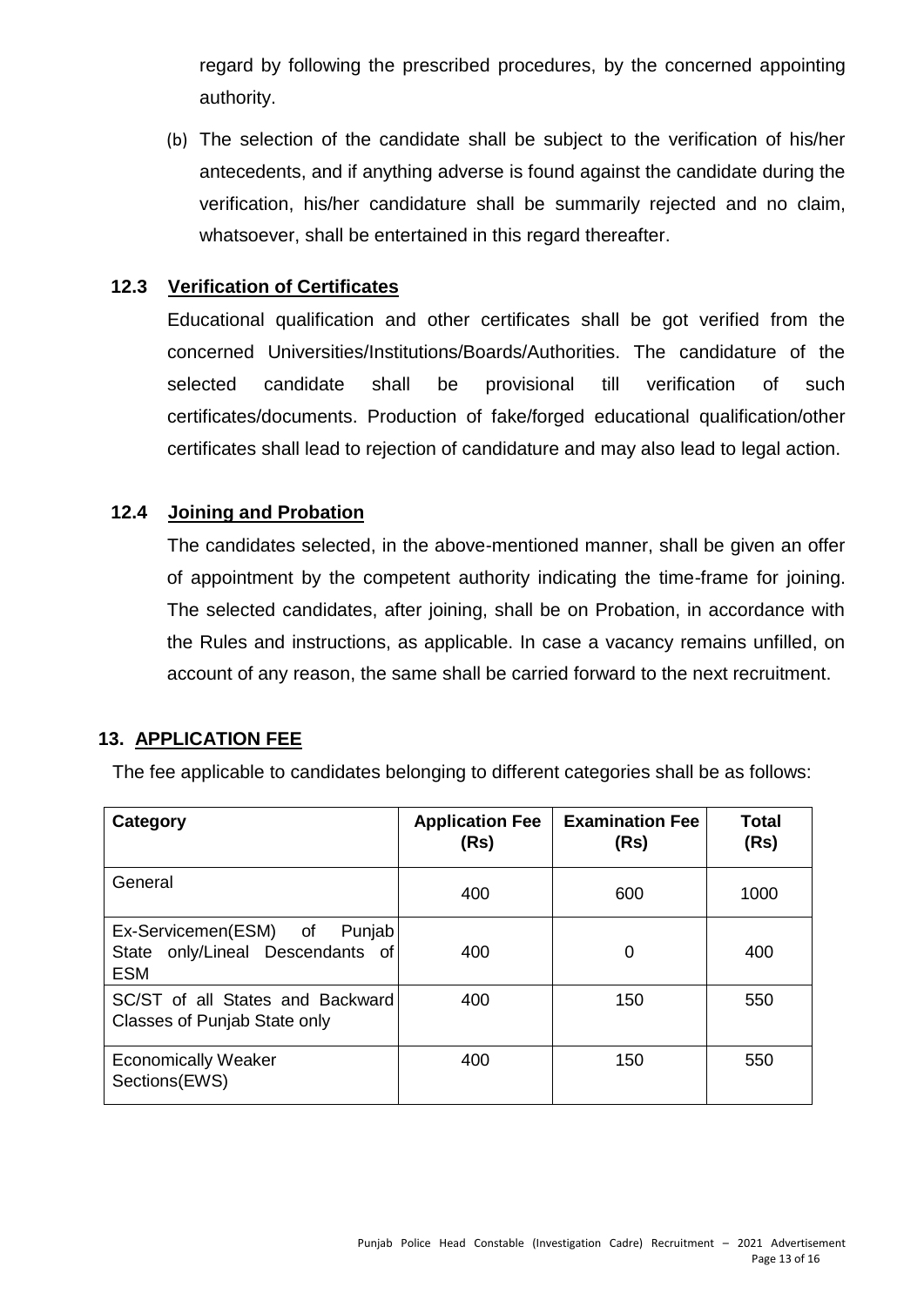**Mode of payment-** Candidates are required to make online payment of the requisite fee. No other fee payment mode shall be considered.

Fee once paid shall not be refunded.

## **14. ONLINE APPLICATION PROCEDURE**

There shall be an Online Application Form for recruitment to the post of Head Constables in the Investigation cadre of Punjab Police.

- i. Applications must only be submitted in the online mode on <https://iur.ls/punjabpolicerecruitment2021>[C](https://iur.ls/punjabpolicerecruitment2021)andidates would be first required to fill a Registration form followed by the Application Form, which in turn would be linked to the fee payment gateway.
- ii. Applicants are advised to read the instructions, as given in the Recruitment Portal, carefully, before filling–up the application form. Incomplete application shall be rejected outright and no correspondence shall be entertained in this regard.
- iii. The applicants are advised to fill all details, including their correct and active email address and mobile number, in the online application.
- iv. Applicants must ensure that they have access to good internet facility with reasonable speed and facility to ensure proper completion of application process including online payment of fee.
- v. Before starting to fill-up the online application form, candidates must keep the following information/documents ready (including scanned copies of documents to be uploaded) as the candidates would be required to upload the requisite documents, as applicable, in the online Application Form:
	- a Personal details
	- b Valid and active E-mail ID
	- c Valid and active mobile number for receiving SMSs
	- d Any one ID proof (Passport, Voter I-Card, Driving License, PAN Card, Aadhaar Card)
	- e Matriculation certificate for proof of age
	- f Details/certificates pertaining to requisite educational qualifications including that for Punjabi language
	- g Certificates issued by the Competent Authority for claiming benefit of reservation, if applicable.
	- h Online payment Facility such as internet banking, debit/credit card etc.
	- i Scanned recent (not older than 3 months) passport size photo against white background (maximum 50-200 KB size in JPEG format). The photograph should be as per the quidelines given in the website [www.passportindia.gov.in.](http://www.passportindia.gov.in/)
	- j Scanned signatures (maximum 50-200 KB in JPEG format)
- vi. Candidates should fill all details, including the category, correctly in online application form and submit the same only after ensuring that all the particulars/ details are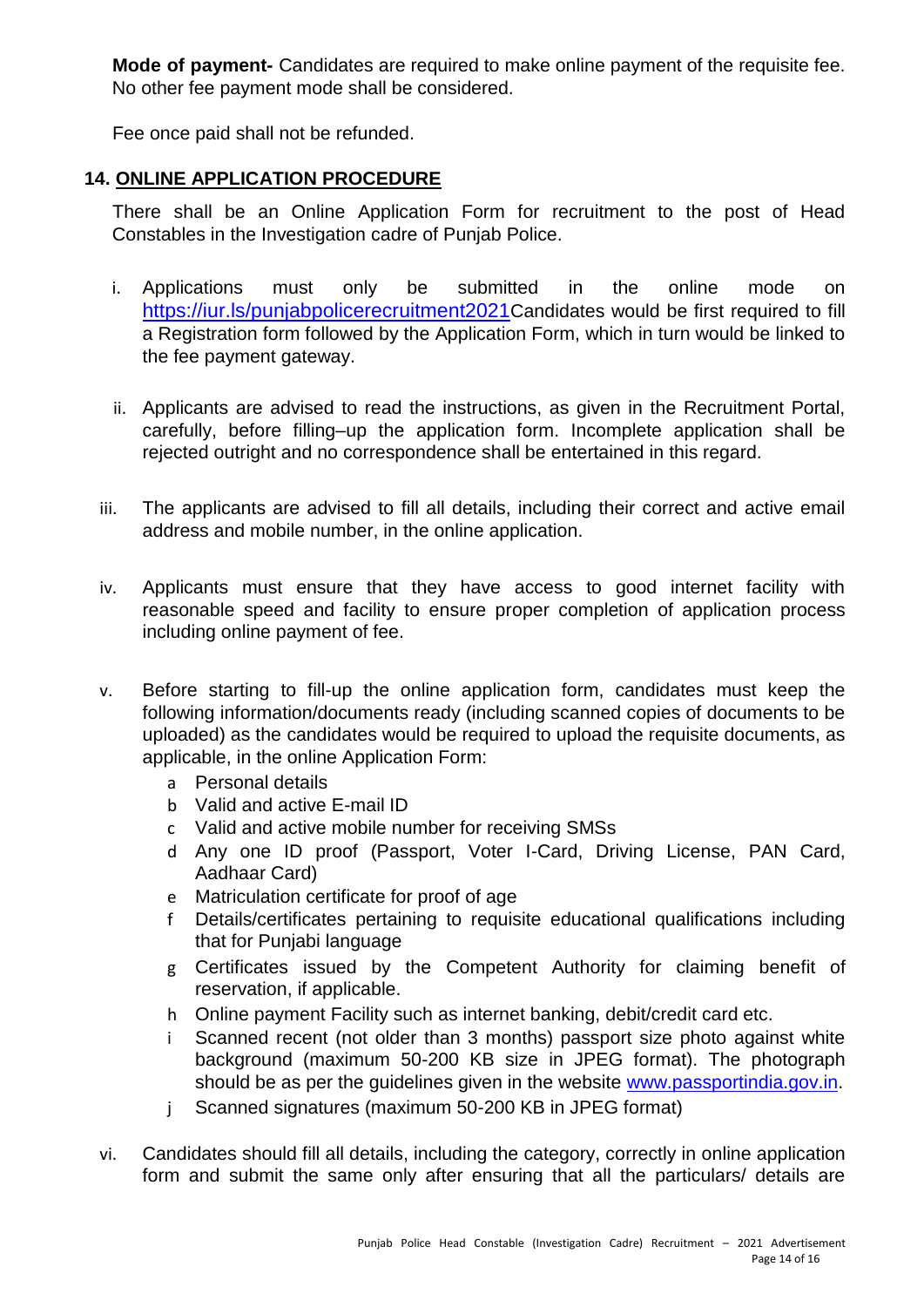correctly reflected in it. No request for any change in the online Application Form, after it is submitted, shall be entertained.

- vii. Candidate is required to declare her/his home district while filling up the Application Form.
- viii. The candidates are advised to retain printed/ hardcopies of their online Application Form and produce the same as and when required.
- ix. All candidates, who apply for advertised posts shall be considered 'provisionally eligible' for appearing in the competitive exam. Acceptance of applications at this stage and allotment of Roll Numbers would not indicate acceptance of candidature, since there is no scrutiny of documents before the Computer Based Test (CBT).
- x. The scrutiny of Application Forms shall be done after the conduct of the examination. The candidature of applicants, who are found not meeting the eligibility criteria, will be rejected during or after the scrutiny process.
- xi. Any attempt on the part of a candidate to obtain support for his candidature by any unfair means will render him/her liable for disqualification and legal action.
- xii. Candidates already employed with the government applying for this recruitment, will be required to get a No Objection Certificate (NOC) from the Head of Department/ Office concerned. If, however, the NOC is not available at the time of filling up of the Application Form, the candidate shall have to give a declaration to the effect that she/he shall produce the same in original at the time of document verification.
- xiii. Candidates are advised, in their own interest, to submit online applications well before the closing date and not to wait till the last date to avoid any rush/server load on the website on the last days. The Board will not be responsible for the candidates not being able to submit their applications within the last date on account of the aforesaid reasons or for any other reason beyond the control of the Recruitment Board.
- xiv. In case a candidate submits more than one application, only the latest application submitted by the candidate shall be considered.
- xv. In case the candidate experiences any difficulty in downloading the Admit card, then she/he may contact the Helpline for assistance. Unique Registration ID may be kept handy while contacting the Helpline.
- xvi. While filling the Online Application Form, the candidates would be required to give an undertaking regarding the genuineness of their candidature and correctness of the information provided by them in the Application form. Submission of wrong/concealing of information by candidate may invite legal action.